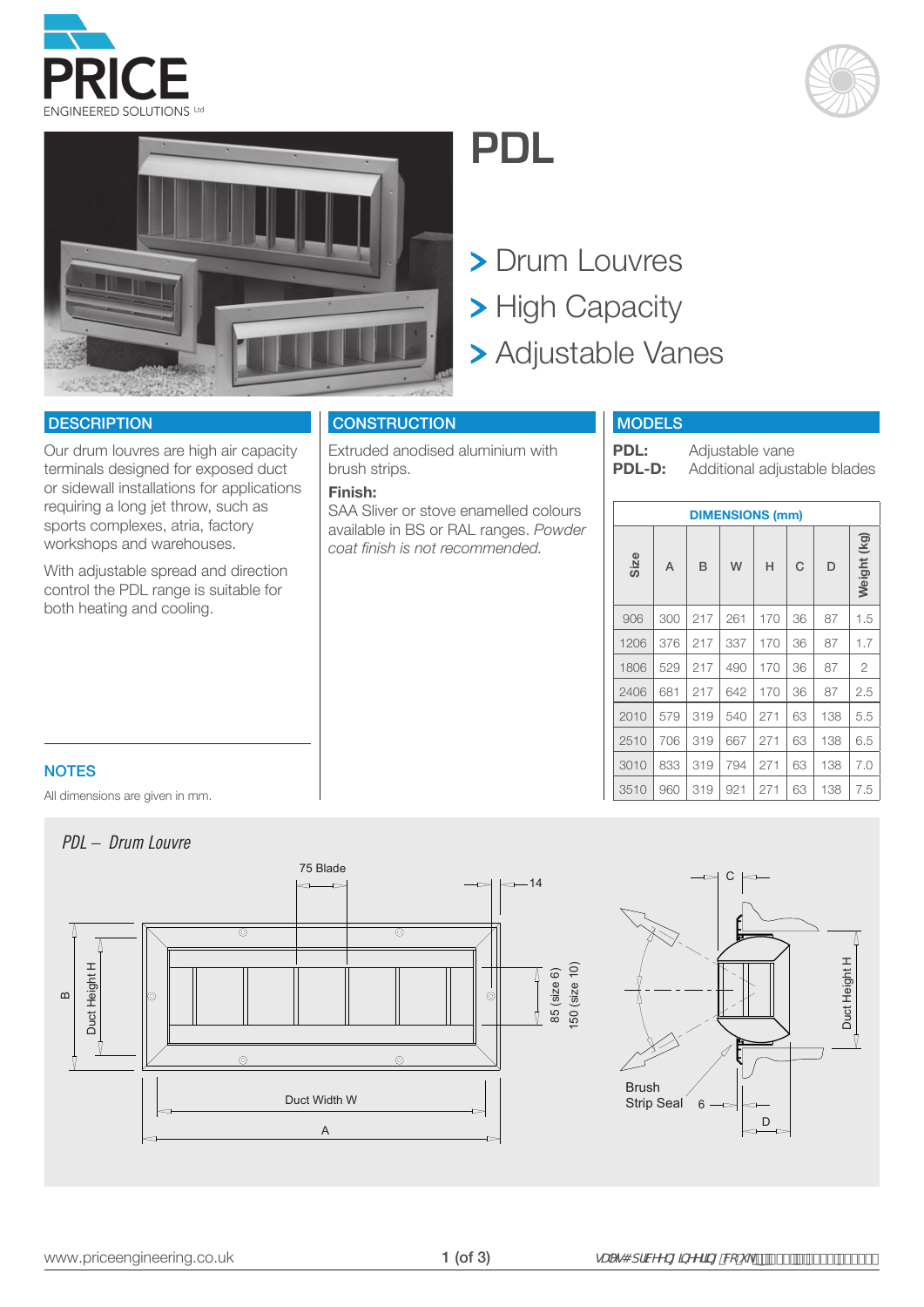# **PDL – OPTIONS**



*Suitable for installations with short or no stub ducts. The blade profiles can be progressively adjusted across the width to give an even velocity distribution at the outlet.*

*Opposed blade damper*



*General purpose damper for installations with a reasonable length of stub duct.*

#### *PDL-VED Volume equalising deflector* MAX  $42$ AIR FLOW  $\leq$ 207 (size 10) 42 207 (size 10) 146 (size 6) 146 (size 6) Air Turn Adaptor Frame  $\vert$ Stub Duct 8  $\langle$ 풍  $\frac{1}{11}$  $\frac{1}{11}$  $\mu$ Jl

*Suitable for installations with short stub ducts and high air velocities in the main branch. The two sets of blades can be individually adjusted to give an even velocity distribution and can be adjusted for volume control. For easier volume control, an opposed blade damper can be supplied in addition to the VED.*